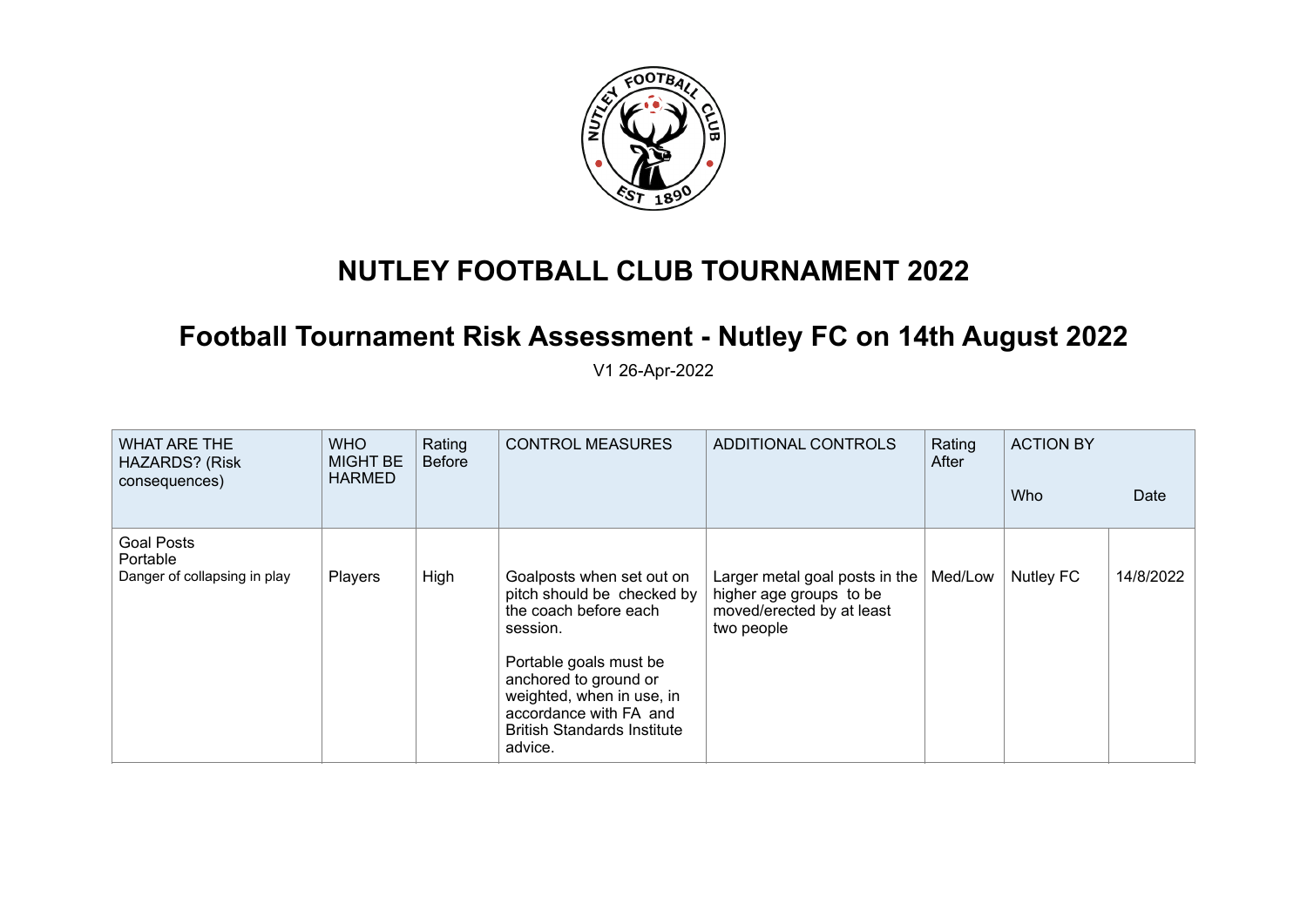| <b>Weather Extremes</b> | Players | Med  | Tournament Committee to<br>call the session off in<br>extreme weather conditions.<br>Coaches and parents to<br>advise to cater for hot<br>weather                                                                                                               | Low | <b>Nutley FC</b>                             | 14/8/2022 |
|-------------------------|---------|------|-----------------------------------------------------------------------------------------------------------------------------------------------------------------------------------------------------------------------------------------------------------------|-----|----------------------------------------------|-----------|
| <b>State of Pitch</b>   | Players | Med  | Nutley FC to check state of<br>pitch pre-session and clear<br>any dog foul and deal with<br>any hazards such as<br>foreign objects.<br>Plastic bags available to<br>collect dog mess.<br>Signage going stating no<br>dogs on the playing<br>surfaces (pitches). | Low | <b>Nutley FC</b>                             | 14/8/2022 |
| <b>Balls</b>            | Players | Med  | Balls pumped to the<br>appropriate pressure.<br>Coaches check this at the<br>start, and throughout the<br>game.<br>Balls are thrown away when<br>the leather peels off.                                                                                         | Low | All attending<br>club coaches                | 14/8/2022 |
| Footwear                | Players | High | All players to wear<br>appropriate footwear and<br>shin pads                                                                                                                                                                                                    | Low | All attending<br>club coaches<br>and parents | 14/8/2022 |
| Jewellery               | Players | High | All jewellery has to be<br>removed or taped up before<br>a session.                                                                                                                                                                                             | Low | All attending<br>club coaches<br>and parents | 14/8/2022 |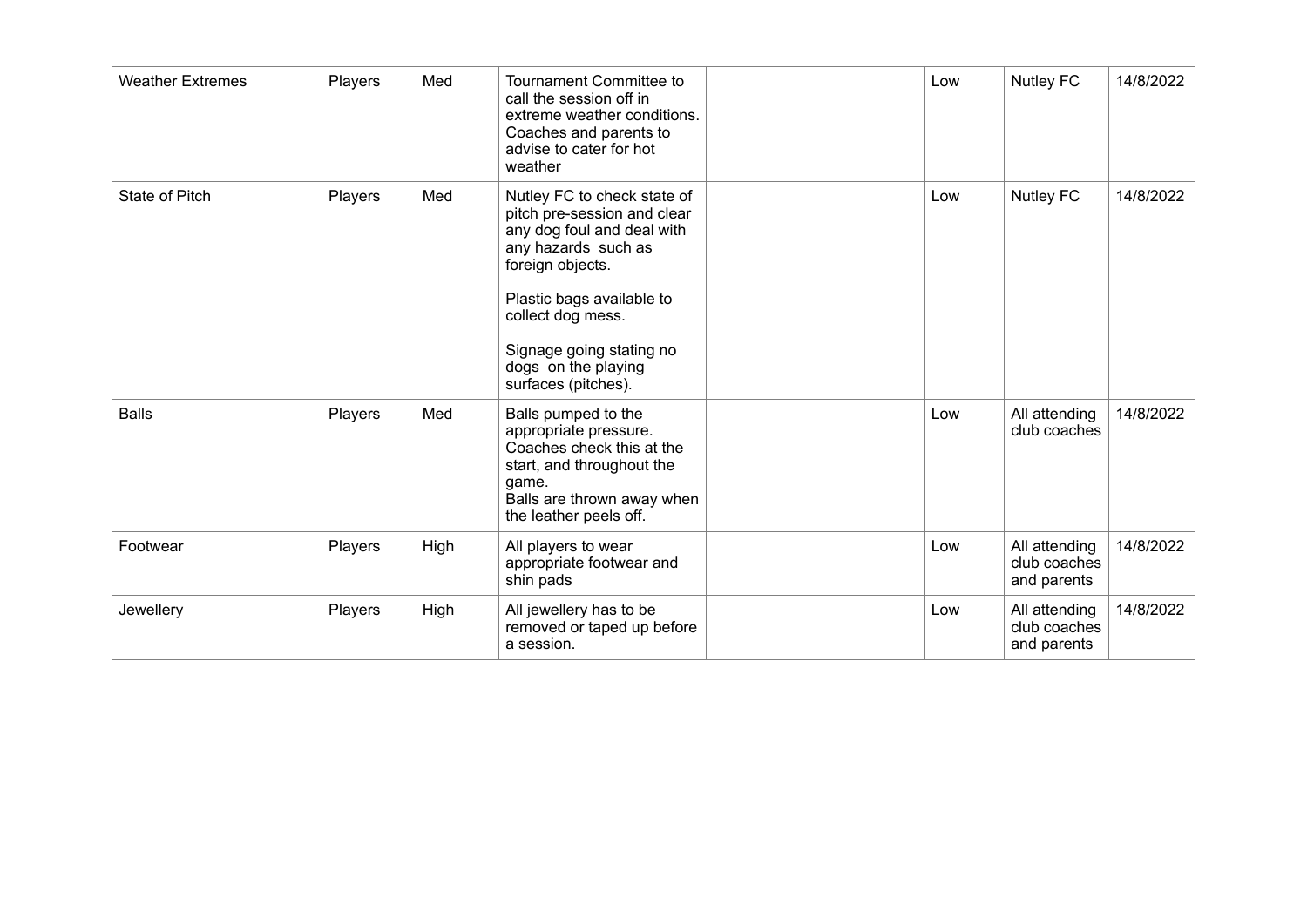| Conduct of Players officials,<br>spectators<br>Dangerous play/<br>physical violence;<br>Abusive language<br>Threatening behaviour<br>Inappropriate comment<br>or action | Players<br>Coaches<br>Parents<br>Officials | High | Tournament to played to FA<br>rules and guidelines.<br>Officials to follow FA rules<br>and guidelines and caution<br>or send off overly<br>aggressive players.<br>Attending club coaches<br>should remove players from<br>field of play if they are<br>behaving in a violent or<br>dangerous manner.<br>Decisions are final and<br>players' parents should<br>respect this or face removal<br>if behaviour is deemed to<br>be unacceptable.                                                                                                |                                                                                                                                                                                                        | Med | All attending<br>club coaches                        | 14/8/2022 |
|-------------------------------------------------------------------------------------------------------------------------------------------------------------------------|--------------------------------------------|------|--------------------------------------------------------------------------------------------------------------------------------------------------------------------------------------------------------------------------------------------------------------------------------------------------------------------------------------------------------------------------------------------------------------------------------------------------------------------------------------------------------------------------------------------|--------------------------------------------------------------------------------------------------------------------------------------------------------------------------------------------------------|-----|------------------------------------------------------|-----------|
| Injuries from play                                                                                                                                                      | Players                                    | High | All visiting teams will have<br>coaching staff who are<br>suitably first aid trained and<br>will be in possession of a<br>suitable first aid kit for use if<br>required.<br>Players should warm up<br>and cool down properly<br>before and after matches<br>and training sessions.<br>There is access to an<br>adequately stocked first aid<br>kit, and a qualified first aider<br>on site during play<br>Players with injuries or<br>medical complaints should<br>let these be known to their<br>coach.<br>Players must wear shin<br>pads | Emergency first aid supplies<br>will be available from the<br>control tent if needed but<br><b>Nutley Football Club</b><br>representatives will not<br>provide first aiders to<br>administer the same. | Med | <b>Nutley FC</b><br>and<br>attending<br>club coaches | 14/8/2022 |